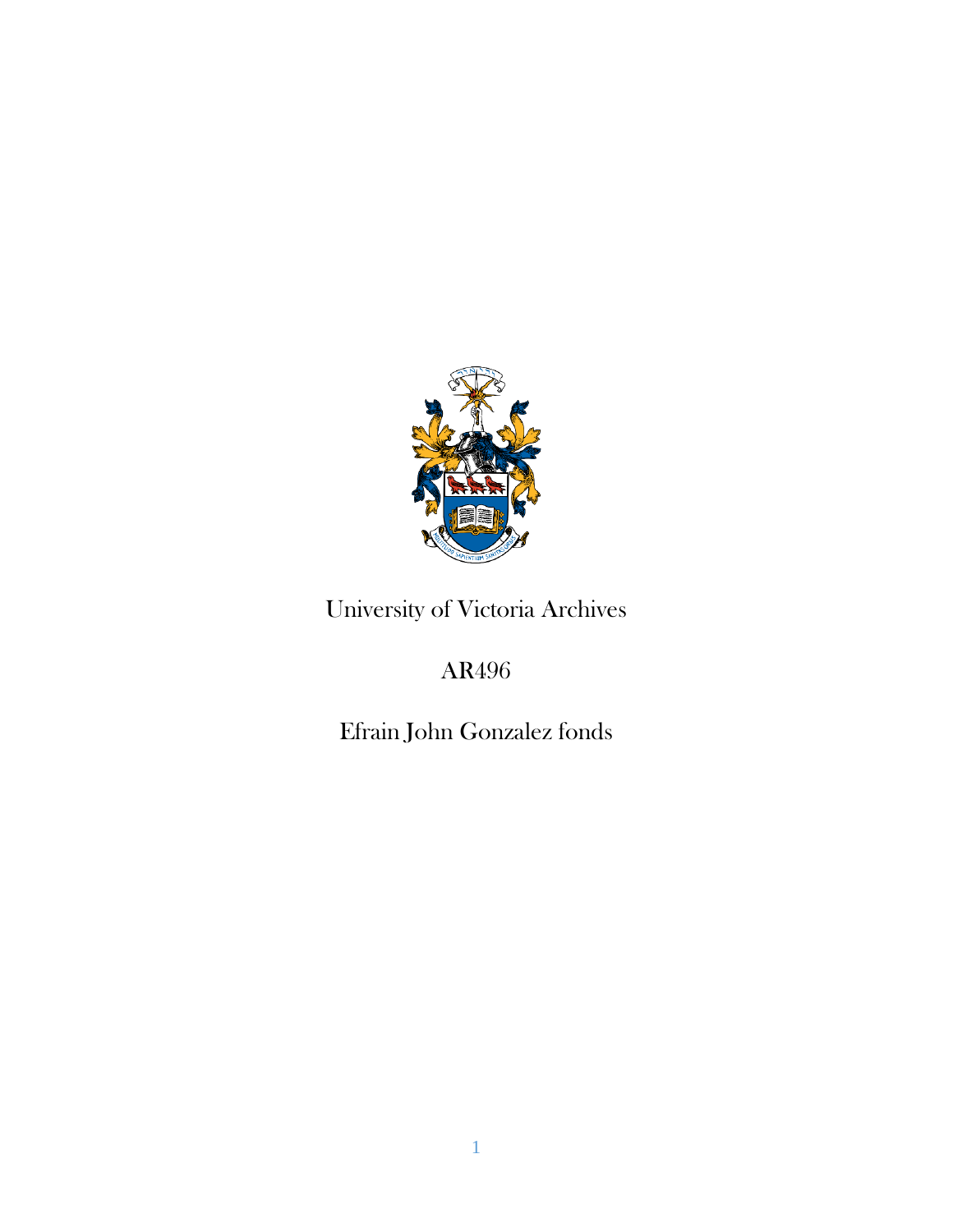# **Fonds-level description**

### **Title**

Efrain John Gonzalez fonds

### **Dates**

[198-]-2020

# **Extent**

.5 m of graphic material and other material

#### **Biographical sketch**

Efrain John Gonzalez was born in the Bronx, raised in Long Island, moved to Manhattan in 1975, and settled in Park Slope, Brooklyn in 1979. A photographer since secondary school at Holy Trinity High, he has studied Photography at the School of Visual Arts, and at New York Institute of Technology at Old Westbury. He studied Photoshop software at The New School. He dropped out of college to drive a taxi and to begin his exploration of New York City. His work has been published in the New York Times, Time Out Magazine, and in the Village Voice, among other publications. Gonzales is represented in the permanent collection of the Museum of the City of New York. His publications include a volume of tattoo photography INK & STEEL (Atglen, PA : Schiffer Pub., c. 2012) and a forthcoming book of nighttime photography of New York City's Meatpacking District during the 1980s.

#### **Custodial History**

Donated to University of Victoria Libraries' Special Collections & University Archives by Efrain John Gonzales via Dr. Aaron Devor in 2016 and 2020.

A part of the Transgender Archives Collections.

#### **Scope and content**

Fonds consists of photographs of transgender women at various clubs and events in New York City during the 1980s and 1990s, as well as photographs of panel discussions, marches, and other events from 2007-2020.

The locations include: Fabric Factory Club, Speed Limit 55 Club, New York University (NYU), Lucky Cheng's, St. Mark's, the CBGB & OMFUG Club, the Silver Swan, and the Pyramid. The majority of the photographs were taken at Fabric Factory and Speed Limit 55.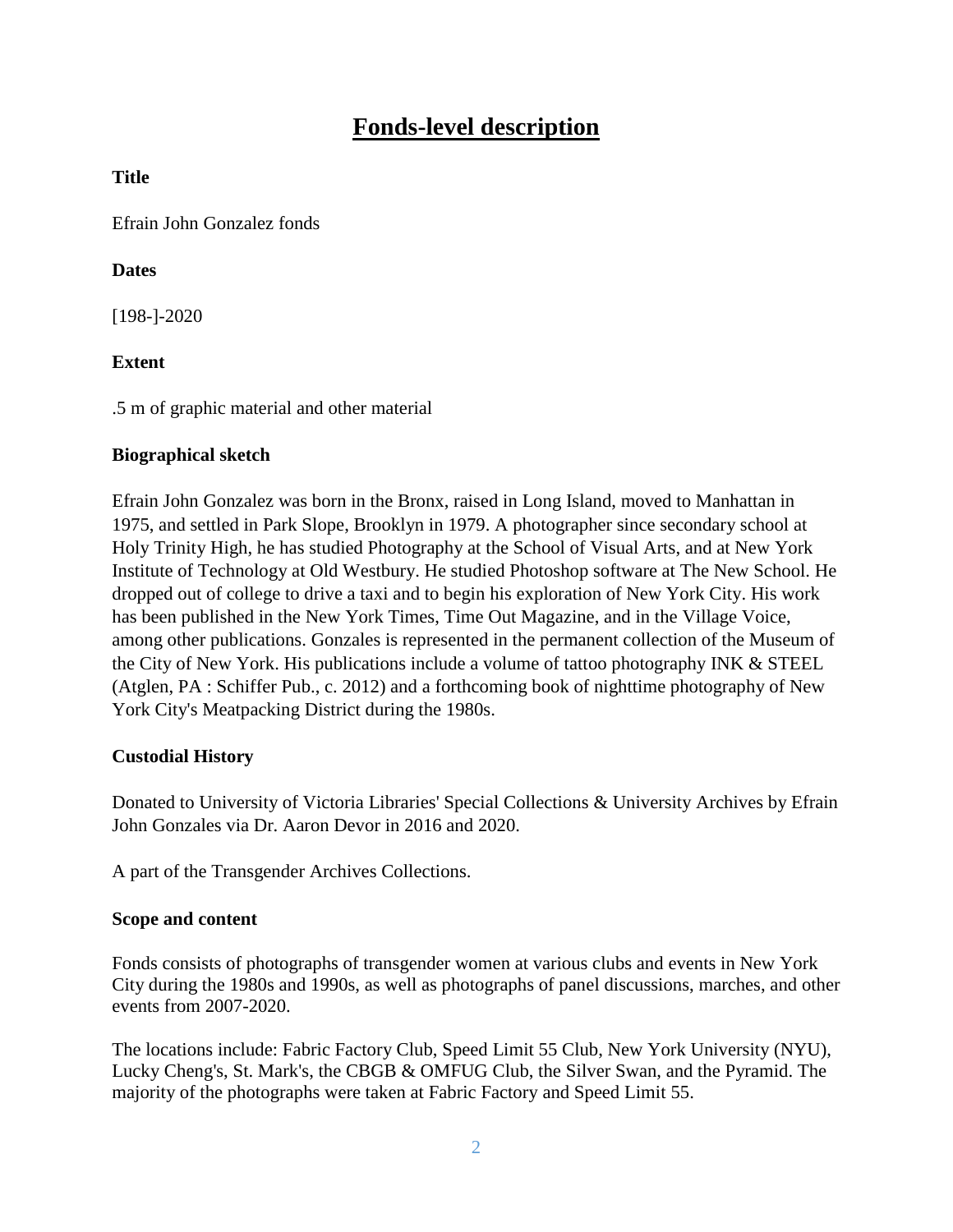#### **Notes**

*General note:* Several photographs contain partial or full nudity.

*Physical description:* Includes approx. 2000 photographs (prints and digital), approx. 553 slides, 20 videos (digital), 3 CDs, 2 USB drives, 1 t-shirt, and textual records.

#### **Sources**

Gonzales, Efrain John. [http://hellfirepress.com.](http://hellfirepress.com/) Accessed 1 August, 2019.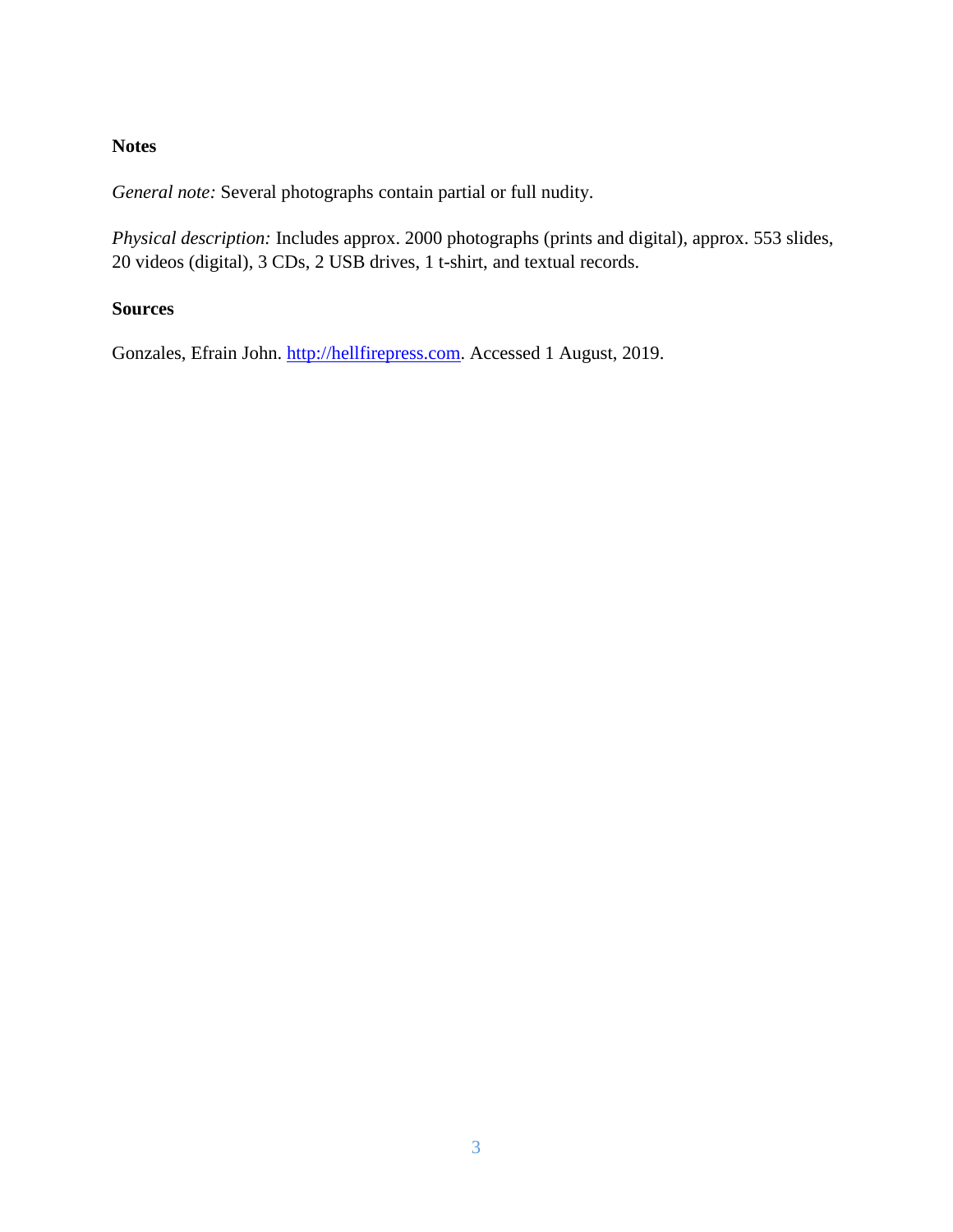# **Inventory**

# **Accession 2019-054. – [198-]-2015. – 21 photographic prints : b&w; 3 optical disks: CD; textual records.**

#### Box 1

- 1.1 Three Transgender Women in Club. [199-]. 1 photograph : b&w. Verso: "Photos By Efrain Gonzalez. Portrait at Speed Limit 55 a club popular with trans women. Circa mid-1990s."
- 1.2 Woman in Club. Late 1980s. 1 photograph : b&w. Verso: "Photo by Efrain Gonzalez. Act on Fabric Factory on 41st 7+8 Ave. This club was popular with trans women. Late 1980s."
- 1.3 Three Women Posing. Mid-1990s. 1 photograph : b&w. Verso: "Photo by Efrain Gonzalez. Portrait taken at Speed Limit 55 a club popular with trans women on 26 St. and 6+7 Ave. Circa mid 1990s."
- 1.4 Portrait of Woman. Late 1980s. 1 photograph : b&w. Verso: "Photo by Efrain Gonzalez. Portrait at Fabric Factory in Late 1980s. Fabric Factory was popular with trans women. This girl was the sister/brother of a fellow worker at my job."
- 1.5 Woman Posing in Fabric Factory Club. Late 1980s. 1 photograph : b&w. Verso: "Photo by Efrain Gonzalez. Portrait at Fabric Factory on 41st 7+8 Ave. Club popular with trans women. Late 1980s."
- 1.6 Woman Posing in Club. [198-]. 1 photograph : b&w. Verso: "Photo by Efrain Gonzalez. Portrait at Fabric Factory on 41st St 7+8 Ave. Circa 1980s."

Note: Contains partial nudity.

- 1.7 Woman Posing in Club. [198-?]. 1 photograph : b&w. Verso: "Photo by Efrain Gonzalez. Portrait at Fabric Factory on 41st 7+8 Ave."
- 1.8 Act at the Fabric Factory Club. [198-]. 1 photograph : b&w. Verso: "Photo by Efrain Gonzalez. Photo of Act at Fabric Factory on 41st St. 7+8 Ave. Popular Club for Trans Women. Circa 1980s."
- 1.9 Show at Fabric Factory Club. Late 1980s. 1 photograph : b&w. Verso: "Photo by Efrain Gonzalez. Photo of Show at Fabric Factory on 41 St. 7+8 Ave. This club was popular with trans women. Circa late 1980s." Note: Contains partial nudity.
- 1.10 Woman Posing at the Fabric Factory Club. Late 1980s. 1 photograph : b&w. Verso: "Photo by Efrain Gonzalez. Portrait at Fabric Factory. Popular club on 41 St. 7+8 Ave. Popular with trans women and performers. Circa late 1980."
- 1.11 Woman Posing at Fabric Factory Club. Late 1980s. 1 photograph : b&w. Verso: "Photo by Efrain Gonzalez. Portrait of trans woman at Fabric Factory on 41 St. and 7+8 Ave. Club was popular for trans women in the late 1980s." Note: Contains partial nudity.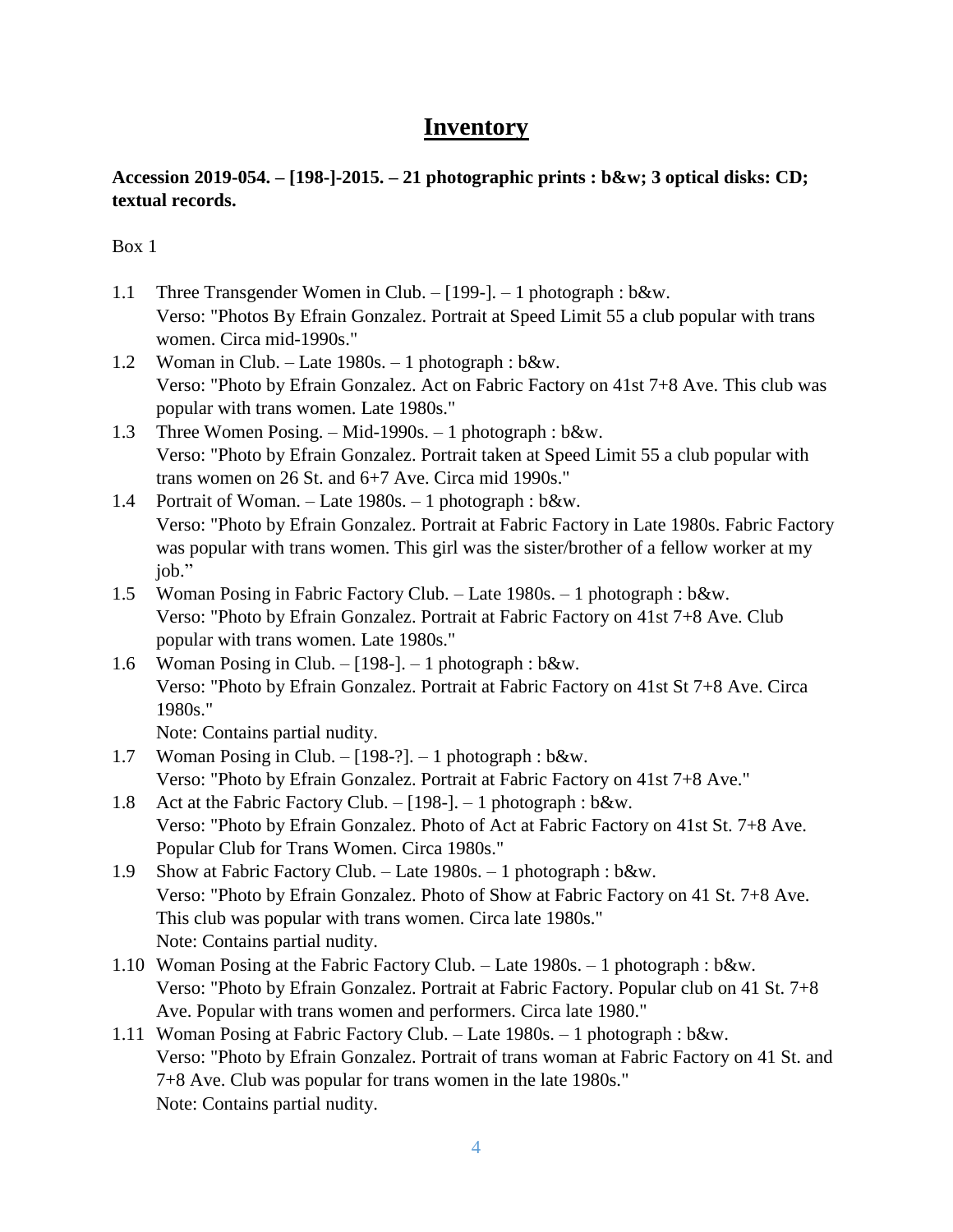- 1.12 Performer Posing at the Fabric Factory Club. Late 1980s. 1 photograph : b&w. Verso: "Photo by Efrain Gonzales. Portrait at Fabric Factory Club at 41 St. 7+8 Ave. Club popular with trans women. Circa late 1980s."
- 1.13 Performer in Fabric Factory Club. Late 1980s. 1 photograph : b&w. Verso: "Photo by Efrain Gonzales. Portrait of act onstage in back of club. Club was popular with trans women. Taken late 1980s. 41 St. 7+8 Ave." Note: Contains partial nudity.
- 1.14 Performer at Fabric Factory. Late 1980s. 1 photograph : b&w. Verso: "Photo by Efrain Gonzales. Portrait taken at Fabric Factory on 41 St. and 7+8 AVe. Popular club for trans women and performers. Late 1980s." Note: Contains partial nudity.
- 1.15 Transgender Woman in Fabric Factory at Bar. Late 1980s. 1 photograph : b&w. Verso: "Photo by Efrain Gonzales. Portrait of trans woman at bar Fabric Factory located at 41 St. and 7+8 Ave. – popular club for trans women and performers - circa late 1980s." Note: Contains partial nudity.
- 1.16 Portrait of Woman in Speed Limit 55 Club. Mid-1990s. 1 photograph : b&w. Verso: "Photo by Efrain Gonzales. Portrait at Speed Limit 55 - a club popular with trans women in the mid 90s."
- 1.17 Two Transgender Women Posing in Speed Limit 55 Club. [199-]. 1 photograph : b&w. Verso: "Photo from Efrain Gonzales - Speed Limit 55 Club at 26 St. between 6+7 Ave. Popular club for trans girls on the 90s."
- 1.18 Portrait of woman in Speed Limit 55 Club. Mid-1990s. 1 photograph : b&w. Verso: "Photo by Efrain Gonzales. Photo taken at Club Speed Limit 55 on 26 St. and 6+7 Ave. Circa mid 1990s." Note: Duplicate of 1.19.
- 1.19 Woman Posing at Speed Limit 55. Mid-1990s. 1 photograph : b&w. Verso: "Photo by Efrain Gonzales – party at Speed Limit 55 Club on 26 St. and 6+7 Ave. in the mid 90s." Note: Duplicate of 1.18.
- 1.20 Woman Posing at Fabric Factory. Mid-1990s. 1 photograph : b&w. Verso: "Photo by Efrain Gonzales. Portrait at Fabric Factory on 41 St. 7+8 Ave." Note: Duplicate of 1.21.
- 1.21 Woman Posing at Speed Limit 55 Club. Mid-1990s. 1 photograph : b&w. Verso: "Photo by Efrain Gonzales. – Portrait taken at Club Speed Limit 55 – at 26 St. mid 6+7 Ave. Club was popular with trans women and circa mid 1990s." Note: Duplicate of 1.20.
- 1.22 Photographs of Transgender Events and Drag Performances (Purple CD). 2007-2008. 1 optical disk : CD.

The CD contains photographs and videos related to various transgender and drag events (including film screenings) that took place in New York, in locations such as New York University (NYU), Lucky Cheng's, and St. Mark's. Some of the photographs feature actress Laverne Cox. CD is labelled "2008-11-17-Lavern Cox / 2008 - Drag in St. Marks / 2007 - T Movie." CD contains three folders: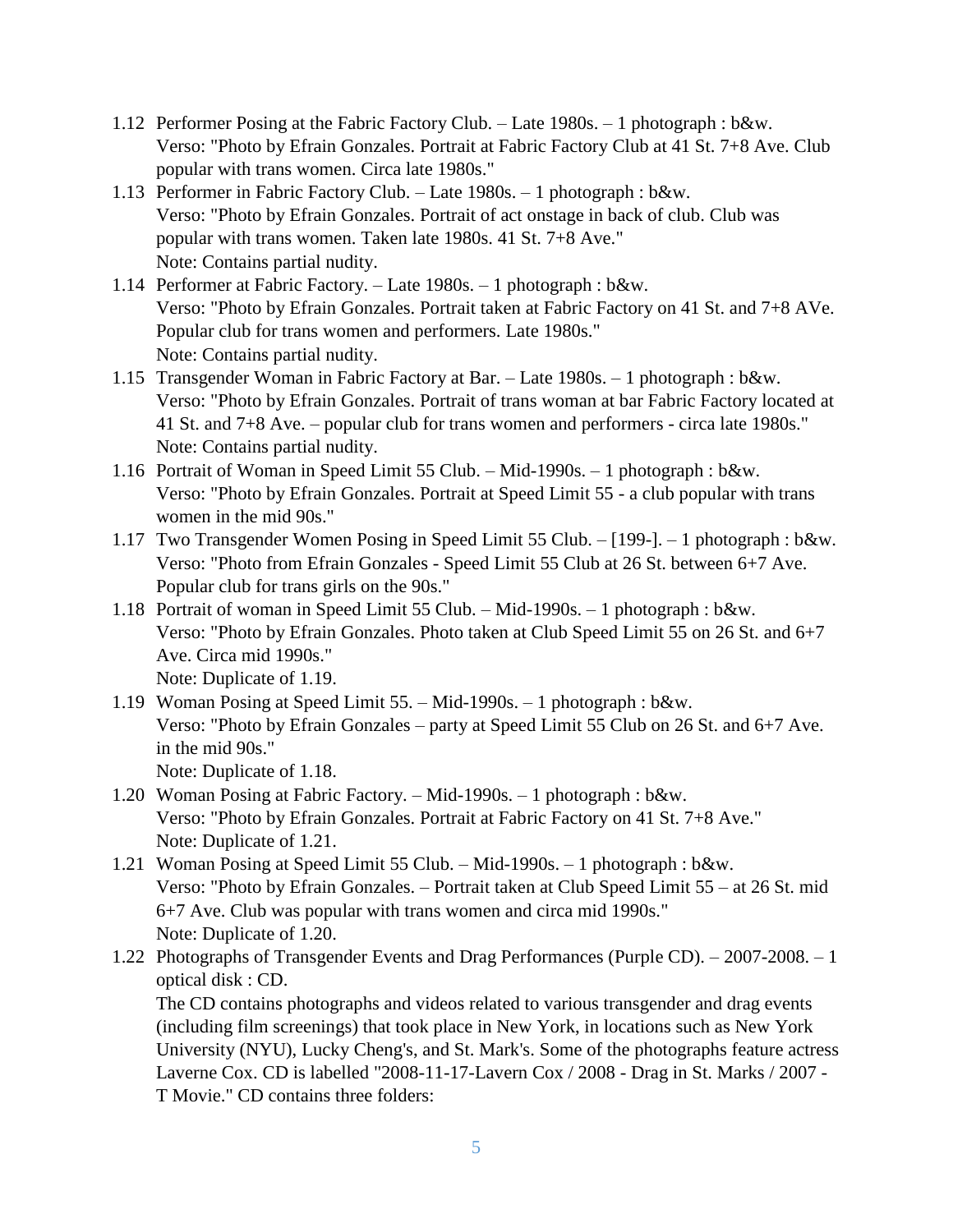1. "2007.11.15.t movie opening at lucky changs on first ave-" [Folder contains photographs and videos of the premiere of the independent film "T."]

- 179 photographs

- 1 video of a performance

2. "2008 10 19 drag at st marks on 10 st east village" [This folder contains photographs and video of drag performances.]

- 27 photographs of drag performances

- 5 videos of drag performances

3. "2008\_11\_07\_lavern cox lecture at nyu\_lecture" [This folder contains photographs and videos regarding a screening and cast/crew panel for the independent film "T" held at NYU.]

- 104 photographs of film screening and panel

- 6 videos of the panel

1.23 Photographs of Trans Women at Various Clubs and Events (Green CD). – 2006-2008. – 1 optical disk : CD.

CD contains photographs and videos documenting various transgender events that took place at locations such as the Fabric Factory Club, the CBGB & OMFUG club, and , as well as a vigil. CD is unlabelled. CD contains 8 folders:

1. "1021-fabric factory tg party on w41 st–"

- 7 photographs [TIF format]

2. "1032.fabric factory tg party on w 41 st–"

- 4 photographs [TIF format]

3. "1033.fabric factory tg party on w 41 st–"

- 5 photographs [TIF format]

4. "1051.fabric factory tg party on w 41 st"

- 5 photographs [2 TIF files, 3 unreadable files]

5. "1232\_service on first ave-international crysis" [File contains photographs of a church service and vigil.]

- 25 photographs [5 TIF format, 20 scans of physical photographs]

6. "2006.06.30.goddess di cbgb" [This folder contains photographs of people outside of and inside the "CBGB & OMFUG" club. Also contains photos of a band performing in the club.]

- 94 photographs [JPG format]

7. "2007.07.29.sunny tg party.inas" [Folder contains photographs of people dancing in a club.]

- 57 photographs [JPG format]

8. "2008\_05\_02\_trans prom copy"

- >150 photographs [JPG format] [includes multiple duplicates] [Photographs of a Trans Prom held in 2008].

- 2 photoshop files

- 55 links to websites re: the photographs

Note: The majority of the photographs are in JPG format, however there are a significant amount of TIFF format and scanned files. The different formats are noted within the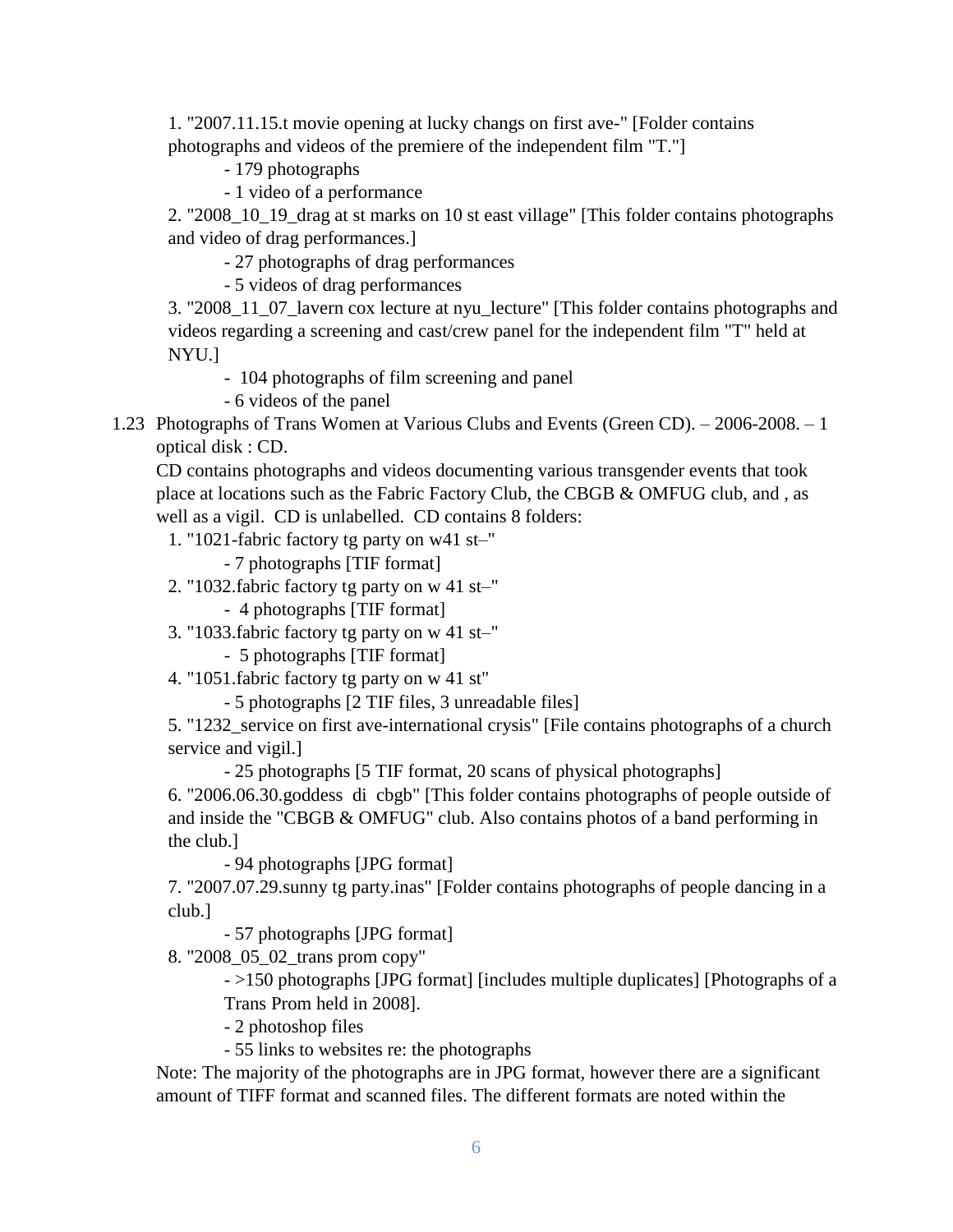archival description to facilitate ease of access. Three files are currently [as of July 23, 2019] unreadable.

1.24 Zoe Dolan Book Talk (Black CD). – 2015. – 1 optical disk : CD.

Consists of photographs and videos documenting a talk given by Zoe Dolan about her life and her book "There Is Room for You: Tales from a Transgender Defender's Heart" at the Bureau of General Services - Queer Division (BGSQD). CD is labelled "Zoe Dolan at BGSQD." CD contains three folders:

1. "2015\_12\_02\_transgender defender at bgsqd" [Folder contains photographs and a video documenting the event]

- 44 photographs of Zoe Dolan's talk re: her book

- 1 video of Zoe Dolan discussing her life and her book

2. "2015 12 02 transgender defender at bgsqd ccc" [Folder contains photographs from the book talk.]

- 16 photographs [JPG format]

- 1 word document

# **Accession 2021-014. – [198-]-2020. – 55 photographic prints; 2 USB drives (approx. 1800 photographs; 20 videos); approx. 553 slides; 1 t-shirt; textual records.**

# Box 1

1.1 "Trans in lovely dress for Saturday night party" at the Fabric Factory (1). – Late 1980s. – 1 photograph : b&w. Verso: "Night at Fabric Factory bar in Garment District. Trans Night on Saturday Night. 41st 7+8 Ave. Efrain John Gonzalez." Note: Duplicate of 1.3.

- 1.2 Woman posing in lingerie at the Fabric Factory. Late 1980s. 1 photograph : b&w. Verso: "Night at Fabric Factory bar in Garment District. Dancing in stage in back of bar. Late 1980s. Efrain John Gonzalez."
- 1.3 "Trans in lovely dress for Saturday night party" at the Fabric Factory (2). Late 1980s. 1 photograph : b&w. Verso: "Night at Fabric Factory on 41st 7+8 Ave. Late 1980s. Trans in lovely dress for Saturday night party. Efrain John Gonzalez."

Note: Duplicate of 1.1.

1.4 Woman, topless, receiving dollar bill from another woman at the Fabric Factory. – Late  $1980s - 1$  photograph : b&w. Verso: "Night at Fabric Factory on 41st 7+8 Ave. Late 1980s. Trans girls play and dance on stage and reap rewards. Trans Night on Saturday night. Efrain John Gonzalez."

Note: Contains partial nudity.

1.5 Woman in green lingerie posing on stage at the Fabric Factory. – Late 1980s. – 1 photograph : colour.

Verso: "Night at Fabric Factory on 41st + 7+ Ave. Late 1980s. Trans girl dances on stage during a Trans Night at bar with stage in back. Efrain John Gonzalez."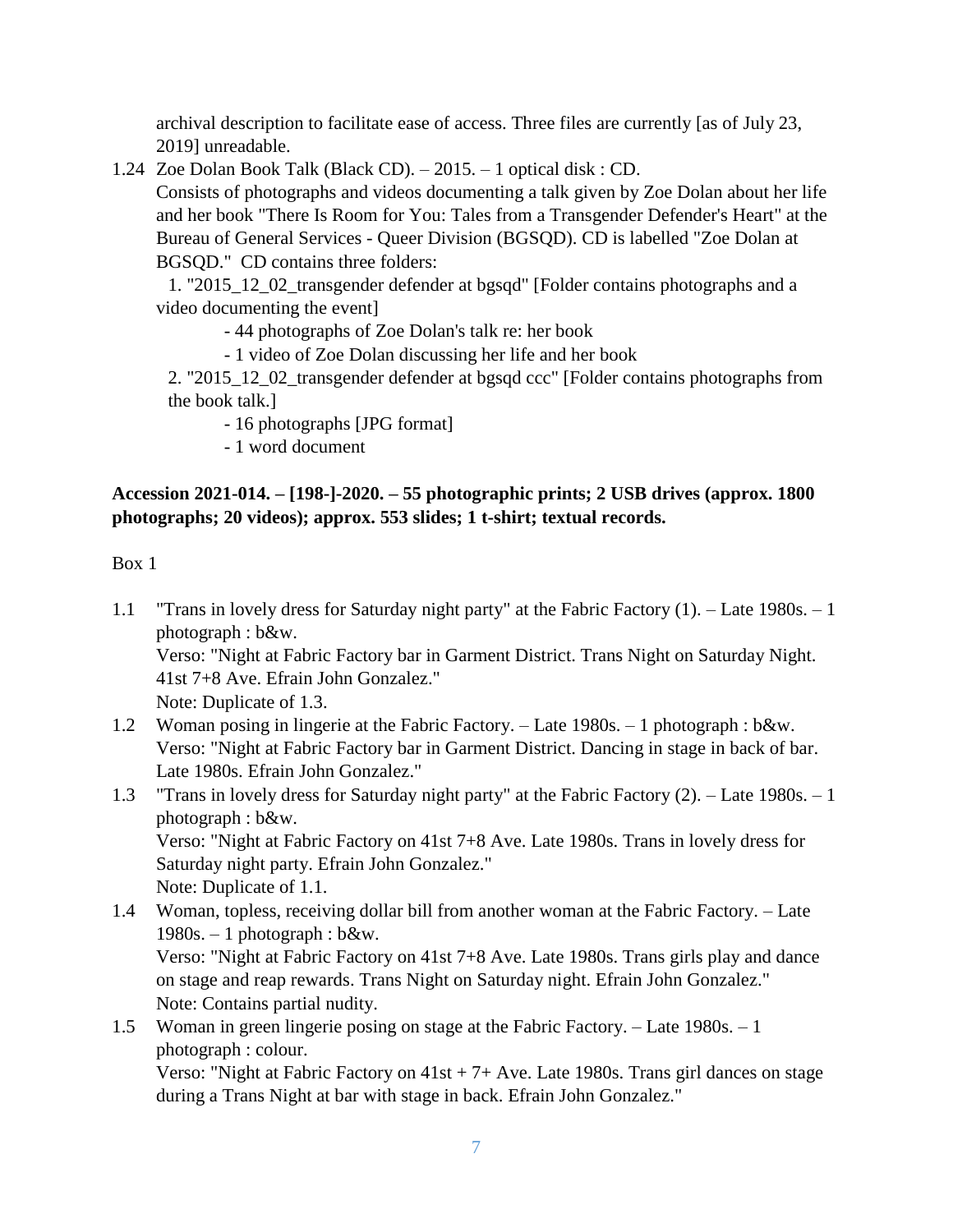- 1.6 Woman in mask with whip at Wigstock. Mid-1990s. 1 photograph : b&w. Verso: "Wigstock in East Village. Outdoor drag fest in Thomkins Square Park. Started by Lady Bunny. Mid 1990s."
- 1.7 Woman, seated, with circular earrings at Speed Limit 55. Mid-1990s. 1 photograph : b&w.

Verso: "Trans girl at "Speed Limit 55" on 26th + 7+6th. Trans Night at Chelsa bar. Mid 1990s. Efrain John Gonzalez."

- 1.8 Francis posing on hood of car on the West Side Highway. 1980. 1 photograph : b&w. Verso: ""Francis" on the West Side Highway circa 1980. Francis is a trans sex worker who works along the West St. in Greenwich Village/Meat Packing District working the highway at night. Efrain John Gonzalez."
- 1.9 Sex worker standing on West St. above Christopher St.. 1980. 1 photograph : b&w. Verso: "Trans sex worker on West St. Greenwich Village 1980. Trans sex worker walk on West St., above Christopher St. Efrain John Gonzalez."
- 1.10 "Contact sheet of Trans Night at "The Fabric Factory"". Late 1990s. 1 contact sheet : b&w. Verso: "Contact sheet of Trans Night at "The Fabric Factory" on 41st. + 7+8 Ave. This bar

had a Trans Night and trans women would sing + dance in the impromptu stage in back of bar. Late 1990s. Efrain John Gonzalez."

1.11 "Contact sheet of trans women singing and dancing" at the Fabric Factory. – Early 1980s. – 1 contact sheet : b&w.

Verso: "Contact sheet of trans women singing and dancing on an impromptu stage in back of "The Fabric Factory" on 41st. 7+8 Ave. Popular trans party on Sat night. Early 1980s. Efrain John Gonzalez."

1.12 "Contact sheet of trans women posing in back of bar" at the Fabric Factory. – Late 1980s. – 1 contact sheet : b&w.

Verso: "Contact sheet trans women posing in back of bar "The Fabric Factory" on 41st. 7+8 Ave. Popular night for trans women with singing + dancing on stage. Late 1980s. Efrain John Gonzalez."

- 1.13 Woman with shell earings at the Fabric Factory. Mid-1980s. 1 photograph : b&w. Verso: "Trans Party Night at Fabric Factory on 41st 7+8 Ave. Mid 1980's. Efrain John Gonzalez."
- 1.14 Woman posing in floral dress at the Fabric Factory. Mid-1980s. 1 photograph : b&w. Verso: "Trans Night at Fabric Factory on 41st + 7+8 Ave. Mid 1980's. Efrain John Gonzalez. This girl was the "Brother" of one of the women who worked at my photo lab."
- 1.15 Woman posing in black dress at the Fabric Factory. Late 1980s. 1 photograph : b&w. Verso: "Trans Night at the Fabric Factory on 41st, 7+8 Ave. Late 1980's. Efrain John Gonzalez."
- 1.16 Gloria Hole, seated at the Pyramid. 1996. 1 photograph : b&w. Verso: "Gloria Hole at the Pyramid 101 Ave. A 1996. Efrain John Gonzalez."
- 1.17 Man crouching on bar, woman seated beneath him at the Pyramid (1). 1996. 1 photograph : b&w.

Verso: "Trans Night at Pyramid - 1996. 101 Ave A. Efrain John Gonzalez."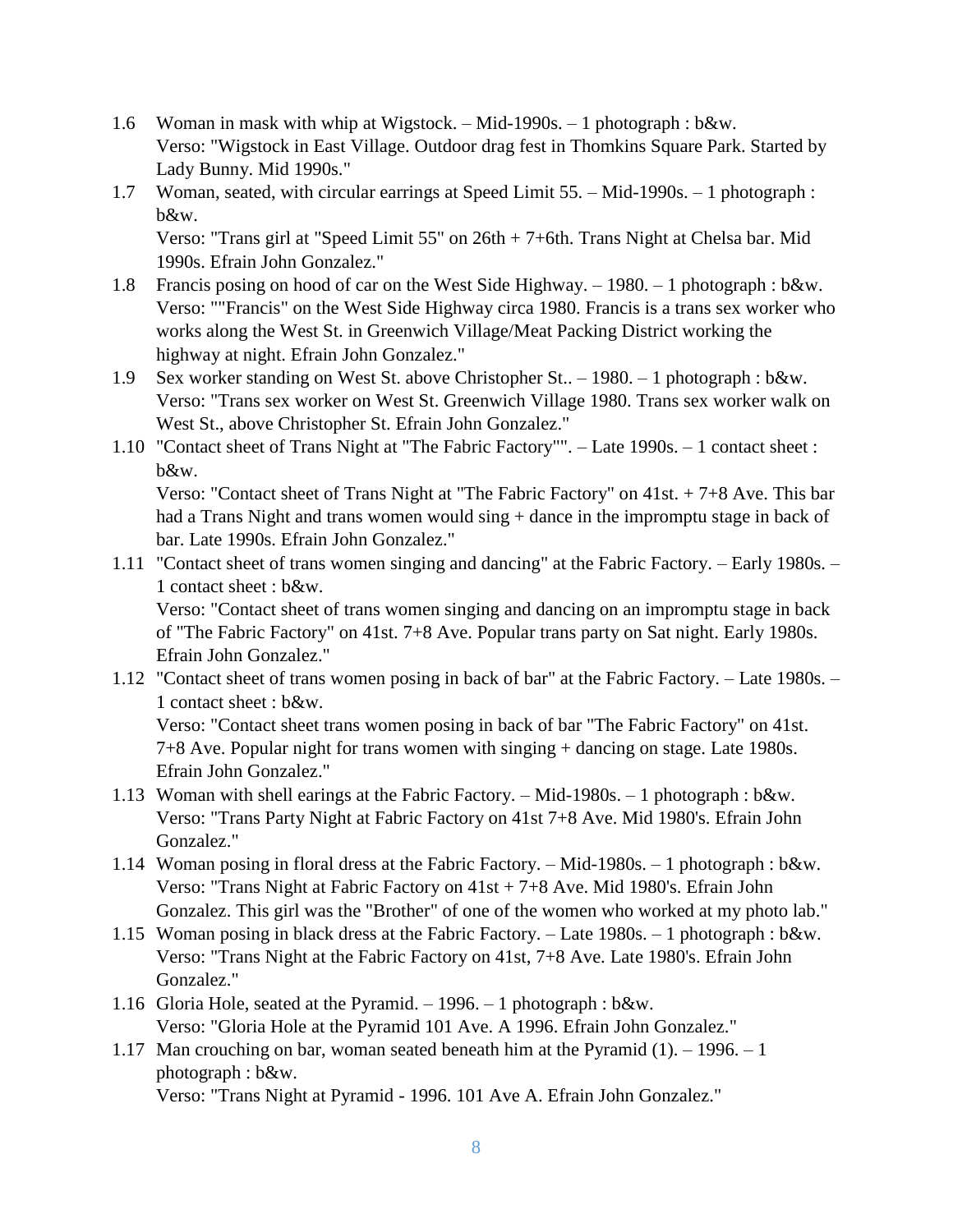Note: Contains partial nudity.

1.18 Woman in lingerie and man holding leopard-printed coat at the Pyramid. – 1996. – 1 photograph : b&w.

Verso: "Night at the Pyramid - 1996. 101 Ave A. Efrain John Gonzalez."

- 1.19 Man lifting woman on stage at the Pyramid. 1996. 1 photograph : b&w. Verso: "Night at the Pyramid - 1996. 101 Ave A. Efrain John Gonzalez."
- 1.20 Dee Morris, seated, with needle, at the Pyramid. 1996. 1 photograph : b&w. Verso: "Pyramid at Night 101 Ave A. 1996. Dee Morris. Efrain John Gonzalez."
- 1.21 Dee Morris (right) with another woman at the Pyramid. 1996. 1 photograph : b&w. Verso: "Trans Night at Pyramid. Dee Morris on right. 1996. Efrain John Gonzalez."
- 1.22 Woman in corset singing on stage at the Pyramid (1). 1996. 1 photograph : b&w. Verso: "Trans Night with Gloria Hole at the Pyramid 101 Ave A. 1996. Efrain John Gonzalez."
- 1.23 Woman in corset singing on stage at the Pyramid (2). 1996. 1 photograph : b&w. Verso: "Trans Night at the Pyramid. 1996. 101 Ave. A East Village. Efrain John Gonzalez."
- 1.24 Man crouching on bar, woman seated beneath him, at the Pyramid (2). 1996. 1 photograph : b&w. Verso: "Night at Pyramid - 101 Ave. A East Village. Mid 1990's. Trans girl at bar. 1996. Efrain John Gonzalez." Note: Contains partial nudity.
- 1.25 Portrait of Drag King Sir Real in Efrain Gonzalez's studio. Early 1990s. 1 photograph : b&w.

Verso: "Photo of "Sir Real" AKA Amy in my studio. She was a Drag King part of the East Village Drag King groups circa early 1990's. In my studio home. Efrain John Gonzalez."

1.26 Woman in wedding "dress" and man in BDSM outfit at Wigstock. – Mid-1990s. – 1 photograph : b&w.

Verso: "Wigstock in Thompkins Sq. Park East Village circa mid 1990's. This was a huge trans queer musical festival held on the Labor Day weekend by Lady Bunny circa mid 1990's. Efrain John Gonzalez."

- 1.27 Two women posing in front of crowd at Wigstock. Mid-1990s. 1 photograph : colour. Verso: "Wigstock in Thompkins Sq. Park. Trans queer music festival held on Labor Day weekend. Mid 1990's. Efrain John Gonzalez."
- 1.28 Man posing with wig made out of long white balloons at Wigstock (2 prints). Mid-1990s. – 2 photographs : colour. Verso: "Wigstock in Thomkins Sq. Park. Trans queer music festival by Lady Bunny. Circa mid 1990's. Efrain John Gonzalez."
- 1.29 Woman in white dress and black coat outside the Hellfire Club. Mid-1990s. 1 photograph : b&w.

Verso: "Photo of crossdresser on the streets of the Meat Packing District  $14$  st + 9 ave, outside of the Hellfire Club, in the basement of the Triangle Building. Circa mid 1990's. Efrain John Gonzalez."

1.30 Woman in polkadot dress at Silver Swan. – Mid-1990s. – 1 photograph : b&w.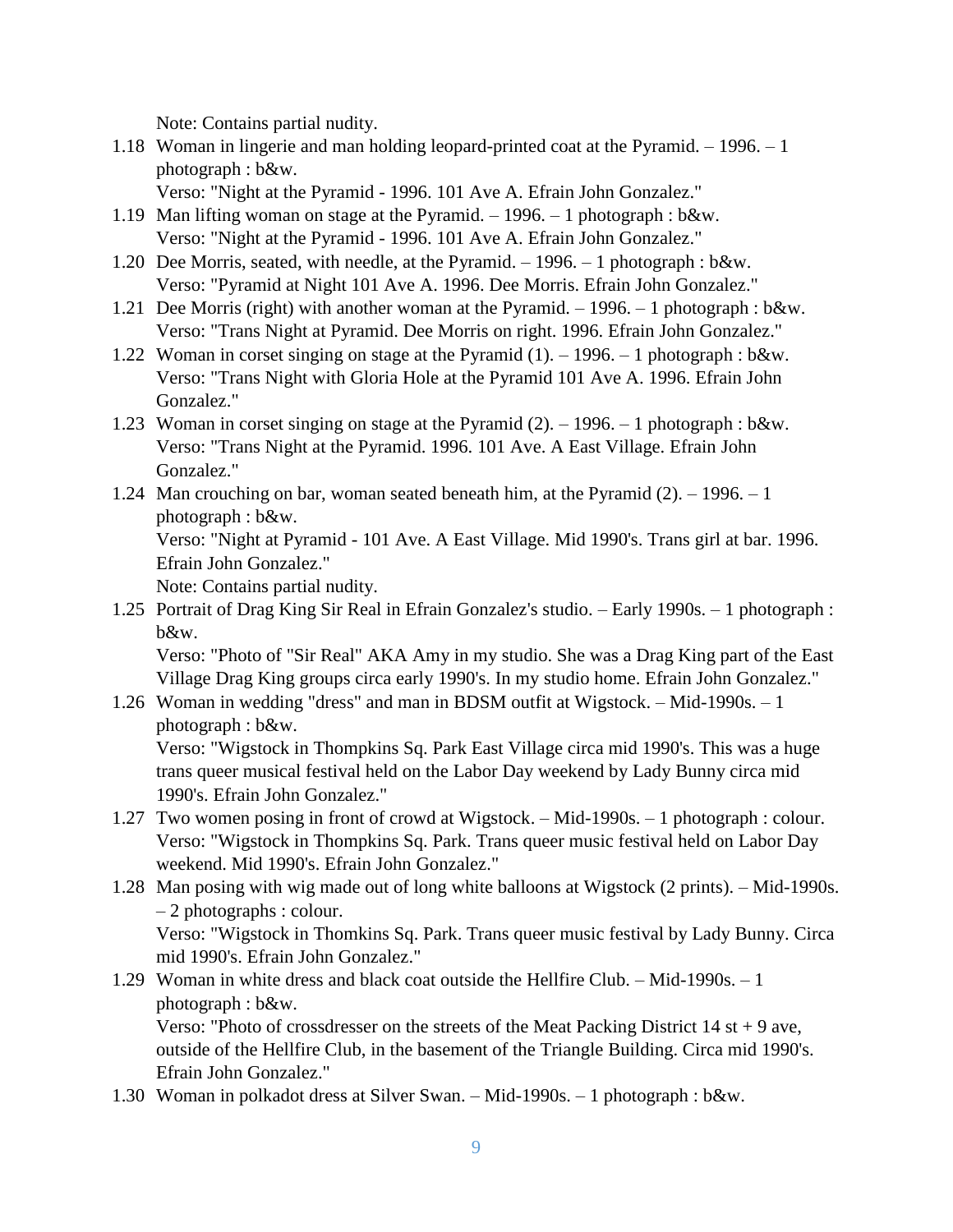Verso: "Night at Silver Swan for Karalyn's Oasis a trans positive party on 20 St, Park Ave South. Mid 1990's. Efrain John Gonzalez."

- 1.31 Woman beneath sign: "Karalyn's Oasis Transgender Parties, 3 Yrs. At the Silver Swan". Mid-1990s.  $-1$  photograph : b&w. Verso: "Silver Swan bar. Night at Karalyn's Oasis trans positive party on 20th St Park Ave South. Mid 1990's. Efrain John Gonzalez."
- 1.32 Two women dancing at Silver Swan. Mid-1990s. 1 photograph : b&w. Verso: "Night at Silver Swan bar. Karalyn's Oasis trans party at 20th St + Park Ave South. Mid 1990's. Efrain John Gonzalez."
- 1.33 Two women posing for camera at Silver Swan. Mid-1990s. 1 photograph : b&w. Verso: "Night at Silver Swan on 20th St. + Park Ave South. Karalyn's Oasis trans party at 20th St. Mid 1990's. Efrain John Gonzalez."
- 1.34 Two women posing for camera at Silver Swan. Mid-1990s. 1 photograph : b&w. Verso: "Night at Silver Swan on 20th St + Park Ave South. Karalyn's Oasis trans party at 20th St. Mid 1990's. Efrain John Gonzalez."
- 1.35 Woman in floral dress seated at the Fabric Factory. Mid-1980s. 1 photograph : b&w. Verso: ""Looking for straight boys." Trans party night at Fabric Factory on 41st - 7+8 ave. Mid 1980. Efrain John Gonzalez."
- 1.36 Woman in zebra-striped jacket on stage of the Fabric Factory. Mid-1980s. 1 photograph : b&w. Verso: "Trans party night at Fabric Factory bar on 41st 7+8 Ave. Mid 1980's. John Efrain Gonzalez."
- 1.37 Woman, topless, at the Fabric Factory. Early 1980s. 1 photograph : b&w. Verso: "Trangender [sic] party night at Fabric Factory bar on 41st 7+8 ave. Early 1980's. Trans women go wild at Saturday night party. Efrain John Gonzalez." Note: Contains partial nudity.
- 1.38 Portrait of woman with curly hair at the Fabric Factory. 1980s. 1 photograph : b&w. Verso: "Trans party night at Fabric Factory bar on 41st 7+8 ave. Trans night at bar in the 80's. Efrain John Gonzalez."
- 1.39 Portrait of woman in sleeveless top at the Fabric Factory. Early 1980s. 1 photograph : b&w.

Verso: "Trans party night at Fabric Factory bar on 41st 7+8 ave. Earoy 1980's. Efrain John Gonzalez."

- 1.40 Portrait of woman in lingerie and spotted fabric earrings at the Fabric Factory. Early  $1980s. - 1$  photograph : b&w. Verso: "Trans party night at Fabric Factory bar on 41st + 7+8 Ave. Early 1980's. Efrain John Gonzalez."
- 1.41 Woman in dress with pearls at the Fabric Factory (2 prints). Early 1980s. 2 photographs : b&w. Verso: "Trans party night at Fabric Factory bar on 41st 7+8 Ave. Early 1980's. Efrain John Gonzalez."

Note: Duplicate prints.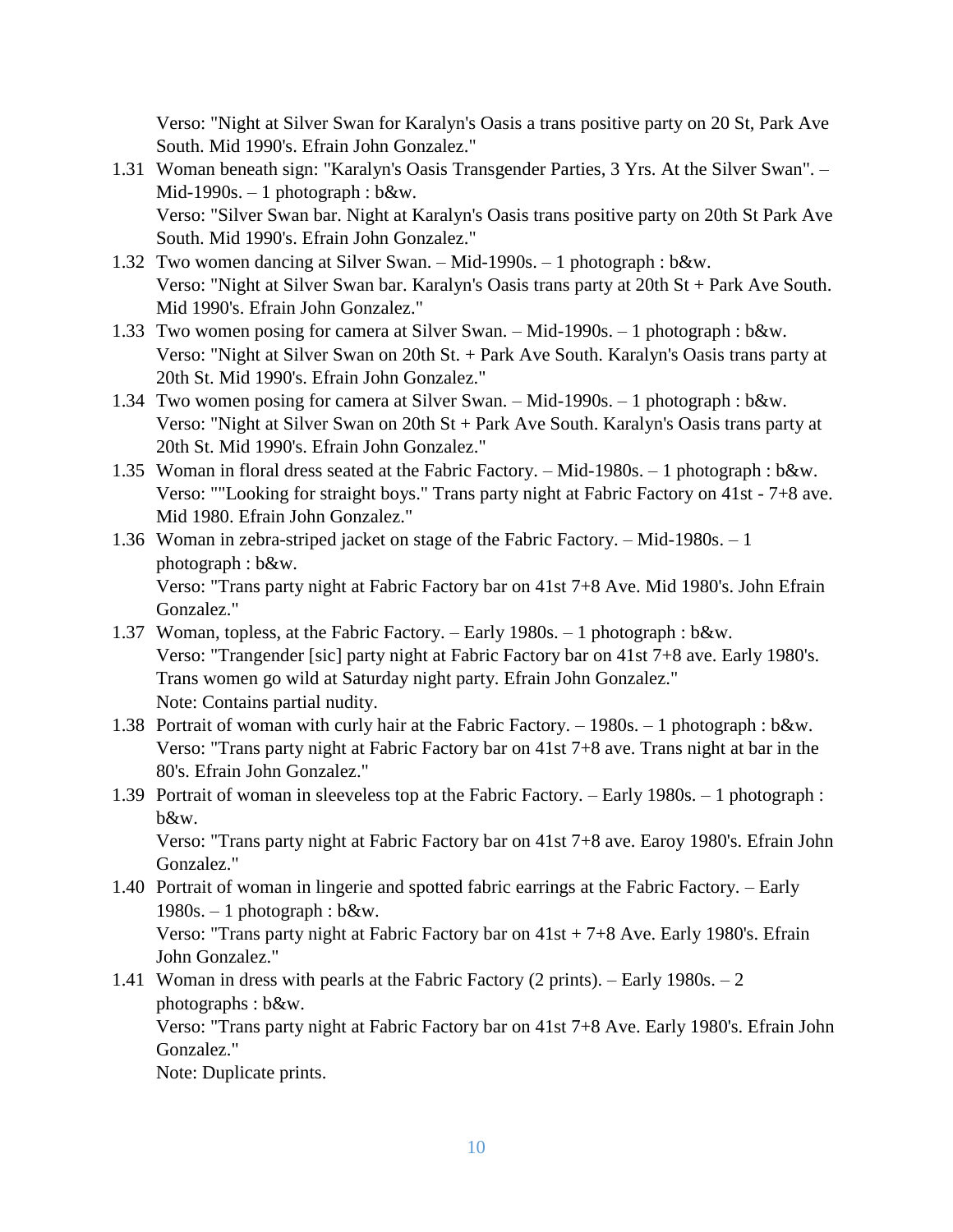- 1.42 Woman in chain top and black jacket on stage of the Fabric Factory. Early 1980s. 1 photograph : b&w. Verso: "Trangender [sic] party night at bar Fabric Factory on 41st 7+8 ave. Early 1980's. Show in back of bar. Efrain John Gonzalez."
- 1.43 Woman, topless, at the Fabric Factory. Early 1980s. 1 photograph : b&w. Verso: "Trans party night at Fabric Factory bar Saturday night on 41st 7+8 Ave. Early 1980's. Efrain John Gonzalez." Note: Contains partial nudity.
- 1.44 Woman with arms in the air, holding her hair aloft, at the Fabric Factory. Mid-1980s. 1 photograph : b&w. Verso: "Night at Fabric Factory on 41st 7+8 Ave. Popular bar trans party on Saturday night. Circa mid 1980. Efrain John Gonzalez."
- 1.45 Woman posing at barstool at the Fabric Factory. Mid-1980s. 1 photograph : b&w. Verso: "Waiting for a date at Fabric Factory bar on 41st 7+8 Ave. Popular trans party night on Saturday night. Circa mid 1980's. She only dates straight men. Efrain John Gonzalez."
- 1.46 Woman in sequin dress at the Fabric Factory. Mid-1980s. 1 photograph : b&w. Verso: "Trans party night at Fabric Factory bar on 41st + 7+8 Ave. Mid-1980's. Efrain John Gonzalez."
- 1.47 Woman in hoop earrings at the Fabric Factory. Mid-1980s. 1 photograph : b&w. Verso: "Trans party night at Fabric Factory bar on 41st + 7+8 Ave. Mid-1980's. Efrain John Gonzalez."
- 1.48 TG Model Jody Burns in Efrain Gonzalez's studio (1). Late 1990s. 4 photographs : colour. Nude photographs of Jody Burns posing in Efrain Gonzalez's studio. Verso: "TG Model Judy Burns. Late 1990's. Efrain John Gonzalez." Note: Contains full nudity.
- 1.49 Pennsylvania Driver's License for Jody Justin Burns. Late 1990s. 1 photograph : b&w. Photograph of driver's license. Verso: "TG Model Jody Burns. Efrain John Gonzalez."
- 1.50 TG Model Jody Burns in Efrain Gonzalez's studio (2). Late 1990s. 1 photograph : b&w.

Verso: "TG Jody Burns poses in my studio. Late 1990's. Efrain John Gonzalez." Note: Contains full nudity.

1.51 TG Model Jody Burns in Efrain Gonzalez's studio (3). – Late 1990s. – 1 photograph : b&w.

Verso: "TG Model Jody Burns from Pennsylvania poses in my studio. Late 1990's. Efrain John Gonzalez."

Note: Contains full nudity.

- 1.52 Note from Jeffrey to Dr. Aaron Devor, encl. photograph (2 prints) of Sal Barr at San Francisco Gay Pride.  $-1999. - 1$  sheet.  $-2$  photographs : colour. Verso: "Sal Barr - Our first FTM booth. San Francisco Gay Pride 1999." Note: Duplicate prints.
- 1.53 Letter from Efrain Gonzalez to Dr. Aaron Devor, encl. memorial program for Jamie Lee Hamilton and 2 photographs.  $-2020 - 14$  p.  $-$ , 2 photographs : colour.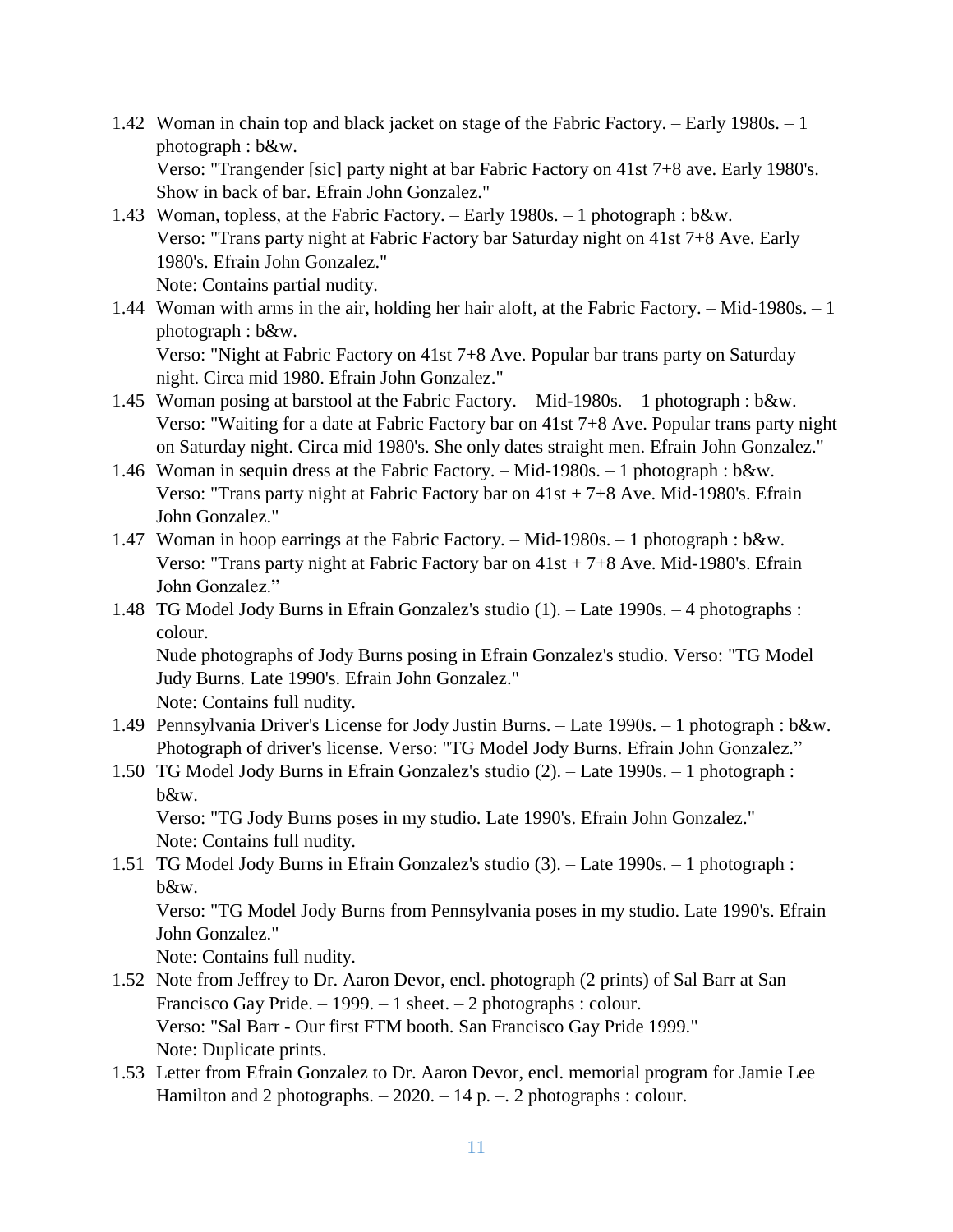Letter regards the memorial service of Jamie Lee Hamilton, thanking Dr. Devor for his message read at the service, and discusses digitizing the recordings of her interviews with Becki Ross. Letter includes memorial program for Jamie Lee Hamilton, two photographs handed out during the reception, and copy of remarks written by Dr. Devor.

1.54 Letter from Efrain Gonzalez to Dr. Aaron Devor, encl. USB drive with photographs and videos of trans parties and rallies.  $-2000-2020$ .  $-1$  p.  $-1$  USB drive : 1350 photographs (digital), 20 videos (digital).

Letter regards contents of donation to archives, and includes topics of photographs in white binder, and list of events represented on USB drive. Digital files represent the following events:

- Drag King Sir Real (Amy) act at ""Wow Cafe"", 2002
- Wedding in Baltimore of crossdressing couple, 2001
- Party at INAS at Silver Swan, 2002
- Party at Silver Swan for Lee Brewster, 2000
- Singer Venus Demars at Meow Mix and at Limelight club, 2000
- Pride flag at Sheridan Square, New York City
- Black Trans Lives Matter rally at the Brooklyn Museum, 2020
- Drag march in Sheridan Square, 2020
- NYC Gay Pride march in Foley Square, 2020
- Trans advocate Cecilla Gentille on a Zoom conference, 2020
- Sheridan Square protest against anti-trans violence, 2020
- Trans activist and writer Julia Serano reads from her book on Zoom, 2020"
- 1.55 Photographs removed from white binder, of studio shots and trans parties. Mid-1990s-

2019. – Approx. 115 photographs : colour. – Approx. 6 p.

Photographs represent the following:

- Lee Brewster Night at Silver Swan (Lee Brewster ran a clothing store for trans people called Lee's Marti Gra Boutique), 2000

- Trans singer Venus Demars and band All the Pretty Horses, singing at lesbian bar Meow Mix and club Limelight, mid-1990s

- Photo shoot of Jody Burns in Gonzalez's studio

- Drag King DRED (Mildred Gerestant) dancing and acting on stage, 1998, and her memorial program, 2019

Versos of photographs indicate event and location. File also includes flyer for exhibition "The Gurlz" by James Smith, flyer for Drag King Extravangza: The Men of Club Casanova addressed to Gonzalez, flyer for documentary "T", and photographs of unidentified trans gathering.

1.56 T-shirt: Tee Tee Dangerfield Killed by Hate. – 2020-09-19. – 1 t-shirt. T-shirt from protest against anti-trans violence, on September 19, 2020 in Greenwich Village.